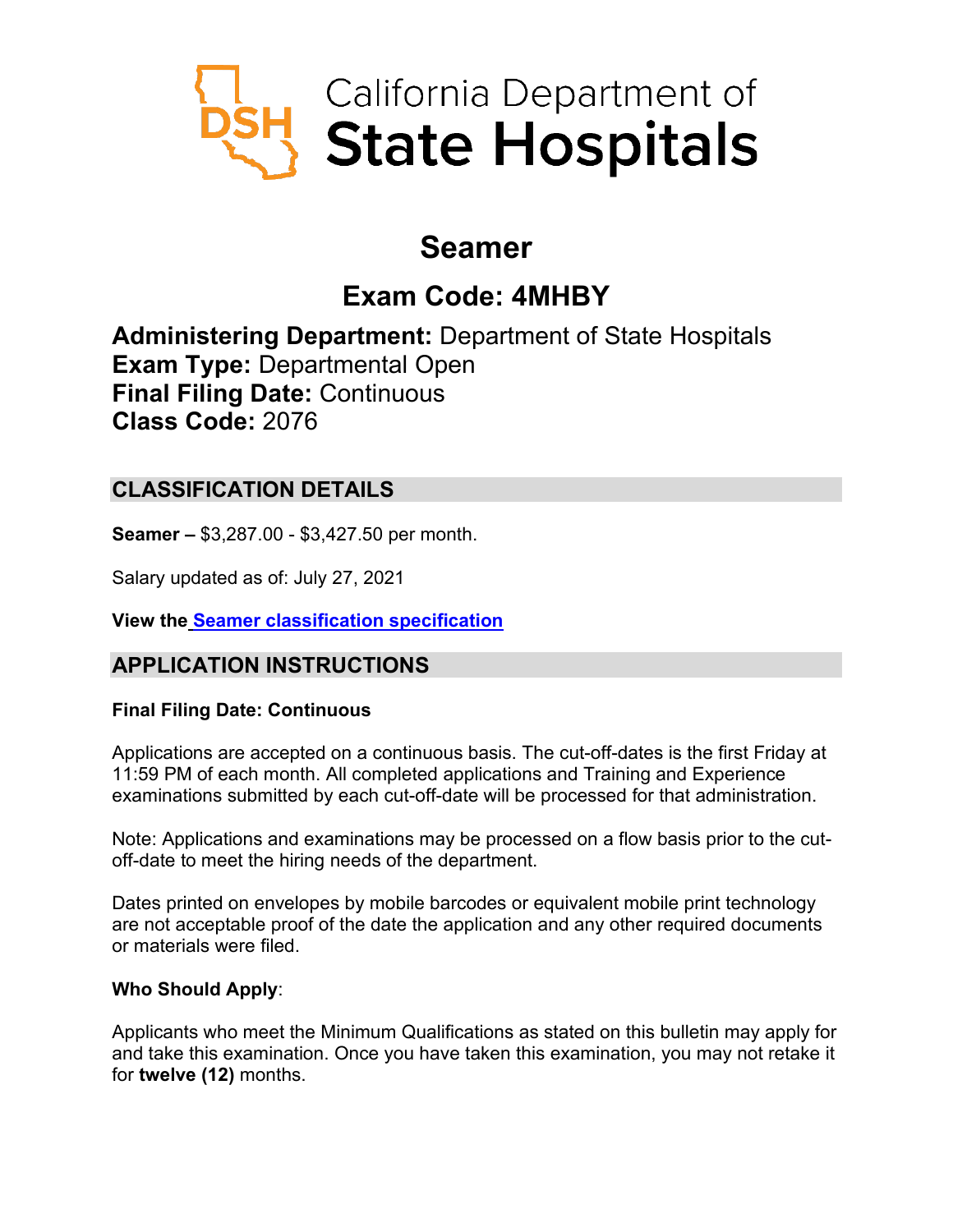Unless otherwise stated on this bulletin, you must meet the Minimum Qualifications by the Final Filing Date or cut-off-date stated above.

#### **How to Apply**:

Applicants are required to submit an [Examination Application \(STD 678\),](https://jobs.ca.gov/pdf/std678.pdf) found at [www.calcareers.ca.gov,](http://www.calcareers.ca.gov/) either by mail, in person, or via email to the address listed below.

Once your application has been submitted, you must complete the **Training and Experience (T&E)** following the instructions below under, **Taking the Examination.**

Examination Services staff will screen each application. Applicants meeting the minimum qualifications will be admitted into the examination. **Applicants must submit the STD. 678 as well as the T&E. Failure to do so will result in a delay in the examination process.**

**The preferred method to apply is by emailing your STD 678 to:**

#### **[Seamer@dsh.ca.gov](mailto:Seamer@dsh.ca.gov)**

#### **Electronic signatures are acceptable.**

Indicate the Classification on your Examination Application (STD 678).

You may apply by mail or in person to: Department of State Hospitals – Sacramento Attn: Selection Services Unit, MS-14 1215 O Street Sacramento, CA 95814

Indicate the Classification on your Examination Application (STD 678).

In person hours: Monday through Friday, 8am to 5pm (excluding State holidays)

## **Special Testing Arrangements:**

If you require assistance or alternative testing arrangements due to a disability, please contact the testing department listed in the Contact Information section of this bulletin.

## **MINIMUM QUALIFICATIONS**

All applicants must meet the education and/or experience requirements as stated on this exam bulletin to be accepted into the examination. Part-time or full-time jobs,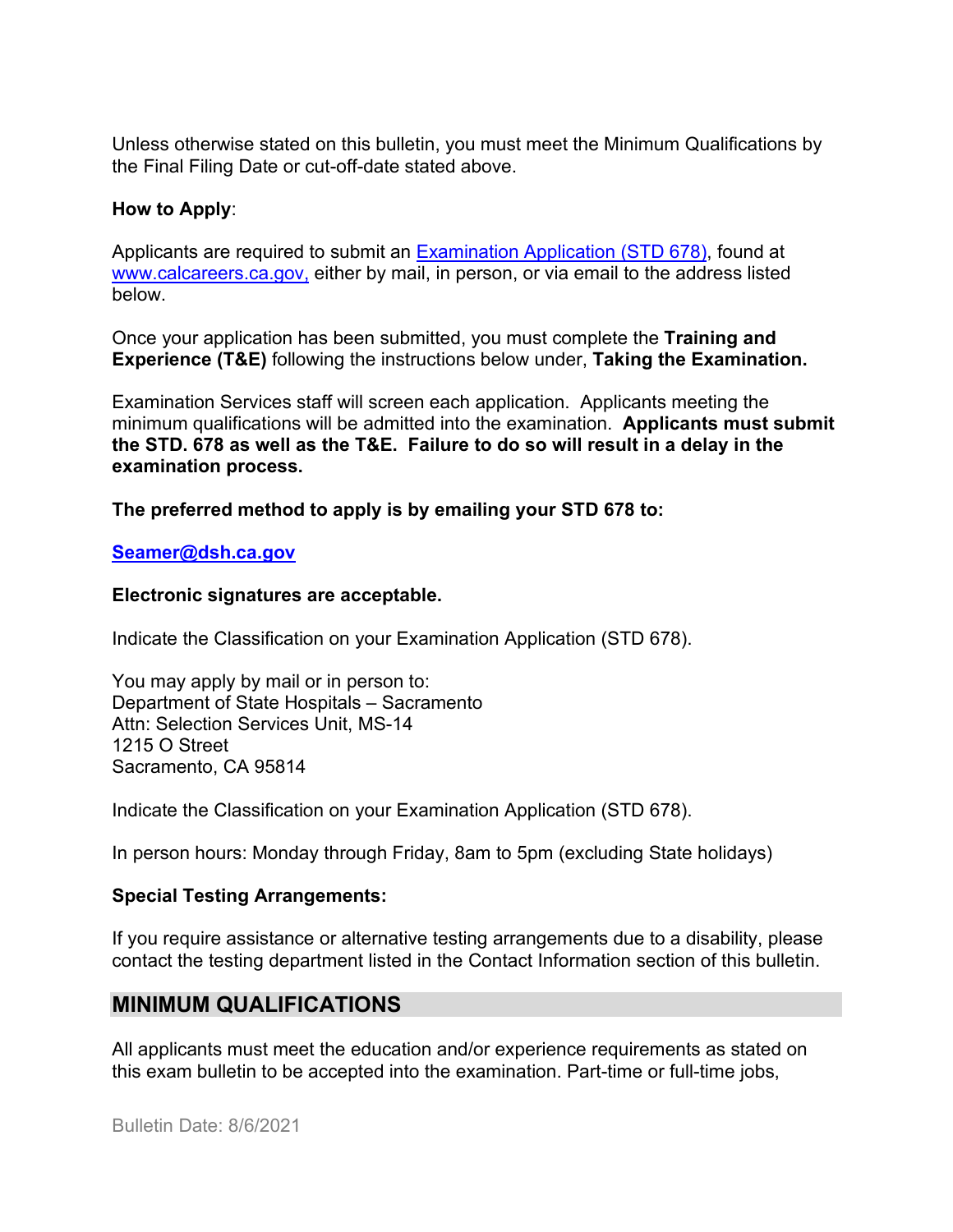regardless of whether paid or volunteer positions, and inside or outside California state service will count toward experience.

Either I

One year of experience performing the duties of an Assistant Seamer in the California state service.

Or II

Experience: Two years of employment as a seamer or seamstress in production or commercial sewing.

# **POSITION DESCRIPTION**

Under direction in a State institution, to perform the skilled tasks in making and repairing clothing and linen; to instruct and supervise employees and helpers from the resident population; may instruct, lead or supervise inmates, wards or resident workers; and do other related work.

## **EXAMINATION SCOPE**

This examination consists of the following components:

**Training and Experience Evaluation –** Weighted 100% of the final score. The examination will consist solely of a **Training and Experience Evaluation.** To obtain a position on the eligible list, a minimum score of 70% must be received.

In addition to evaluating applicants' relative knowledge, skills, and ability, as demonstrated by quality and breadth of education and/or experience, emphasis in each exam component will be measuring competitively, relative job demands, each applicant's:

## **Knowledge of:**

- 1. Knowledge of methods, materials, and equipment used in making, altering, and repairing garments and cloth articles
- 2. Knowledge of operating power sewing machines and related special equipment
- 3. Knowledge of principles of effective supervision and instructing and supervising employees and helpers from the resident population

## **Ability to:**

- 1. Ability to operate power sewing machines and related special equipment
- 2. Ability to draft and cut patterns

Bulletin Date: 8/6/2021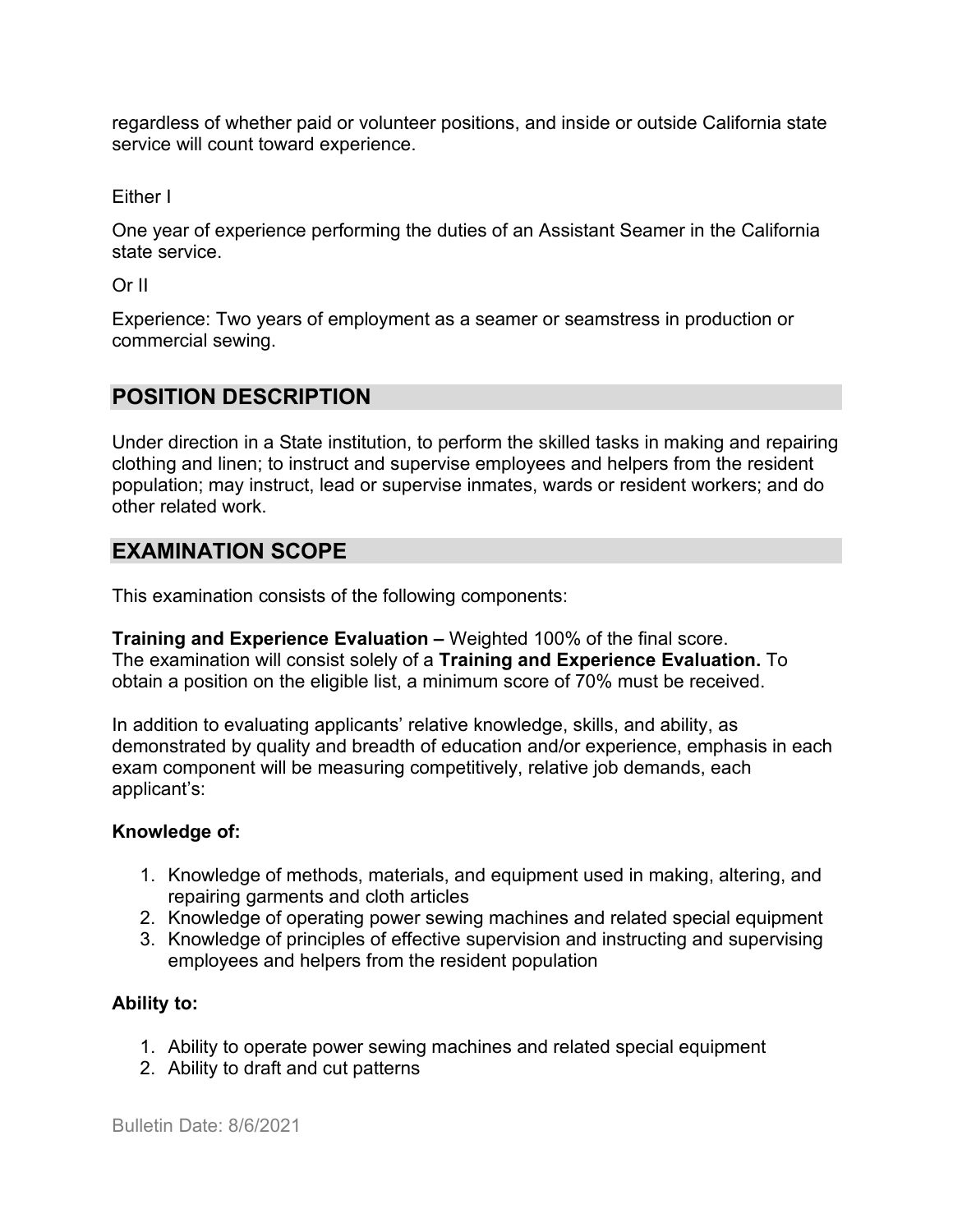- 3. Ability to instruct and supervise employees and helpers from the resident population
- 4. Ability to make minor adjustments on a power sewing machine and other equipment
- 5. Ability to analyze situations accurately and take effective action
- 6. Ability to keep records and prepare reports
- 7. Ability to read and write at a level appropriate to the classification

# **SPECIAL PERSONAL CHARACTERISTICS**

Sympathetic understanding of and willingness to work with the resident population of a State institution and personal cleanliness.

## **ELIGIBLE LIST INFORMATION**

A Departmental, Open eligible list for the **Seamer** classification will be established for:

#### **Department of State Hospitals**

The names of **successful** competitors will be merged onto the eligible list in order of final score regardless of exam date. Eligibility expires **twelve (12) months** after it is established. Applicants must then retake the examination to reestablish eligibility.

Veterans' Preference will be granted for this examination. In accordance with Government Codes 18973.1 and 18973.5, whenever any veteran, or widow or widower of a veteran achieves a passing score on an open examination, he or she shall be ranked in the top rank of the resulting eligible list.

Veterans status is verified by the California Department of Human Resources (CalHR). Information on this program and the Veterans' Preference Application (Std. form 1093) is available online at the following website:

<https://www.jobs.ca.gov/CalHRPublic/Landing/Jobs/VeteransInformation.aspx>

Additional information on veteran benefits is available at the Department of Veterans Affairs.

Career credits are not granted for examinations administered on an Open or Promotional basis.

## **PREPARING FOR THE EXAMINATION**

Here is a list of suggested resources to have available prior to taking the exam.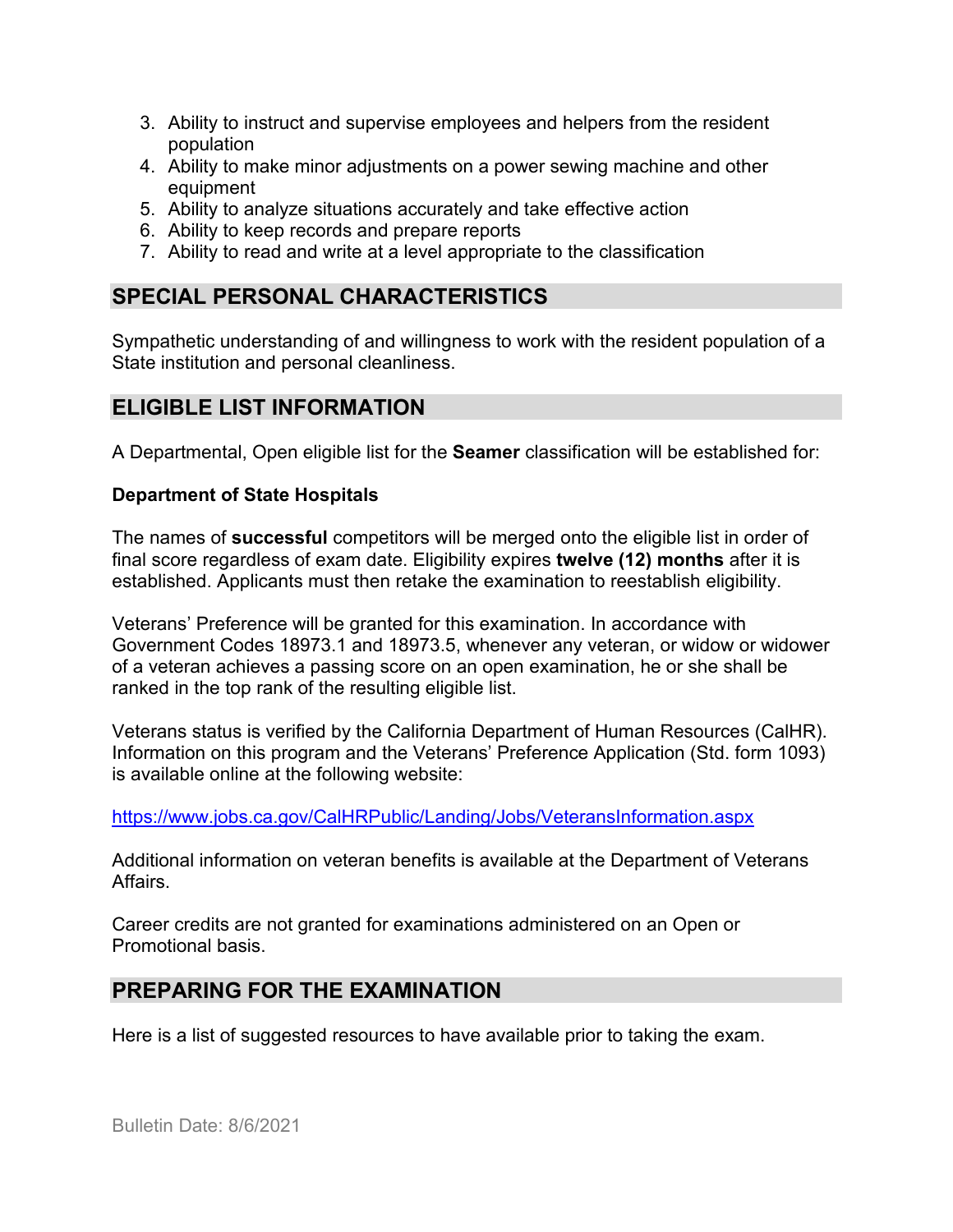- 1. **Employment History:** Employment dates, job titles, organization names and addresses, names of supervisors or persons who can verify your job responsibilities, and phone numbers of persons listed above.
- 2. **Education:** School names and addresses, degrees earned, dates attended, courses taken (verifiable on a transcript), persons or office who can verify education, and phone numbers of persons or offices listed above.
- 3. **Training:** Class titles, certifications received, names of persons who can verify your training, and phone numbers of persons listed above.

# **TAKING THE EXAMINATION**

#### **To be considered as a candidate, step 1 and 2 must be completed in the same administration.**

- If step 1 and 2 are not completed; the application will not be reviewed and/or the examination will not be scored.
- After you complete steps 1 and 2, the application will be reviewed to determine that the Minimum Qualifications are met, then the examination will be processed and you will receive your results by mail within 4 - 6 weeks of the cut-off date stated above**.**

**NOTE:** Sending an application for a job or position is NOT the same process as sending an application for this examination.

**Step 1. Submit your application** following the instructions above.

## **Step 2. [Click on this link to take the Seamer](https://www.surveymonkey.com/r/WVPTXNL) examination.**

# **TESTING DEPARTMENTS**

Department of State Hospitals

## **CONTACT INFORMATION**

Questions relating to this exam should be directed to:

Department of State Hospitals Selection Services Unit Monday through Friday, 8am to 5pm (excluding State Holidays) Phone: 916-651-8832 Email: **[Seamer@dsh.ca.gov](mailto:Seamer@dsh.ca.gov)**

California Relay Service: 1-800-735-2929 (TTY), 1-800-735-2922 (Voice). TTY is a Telecommunications Device for the Deaf, and is reachable only from phones equipped with a TTY Device.

Bulletin Date: 8/6/2021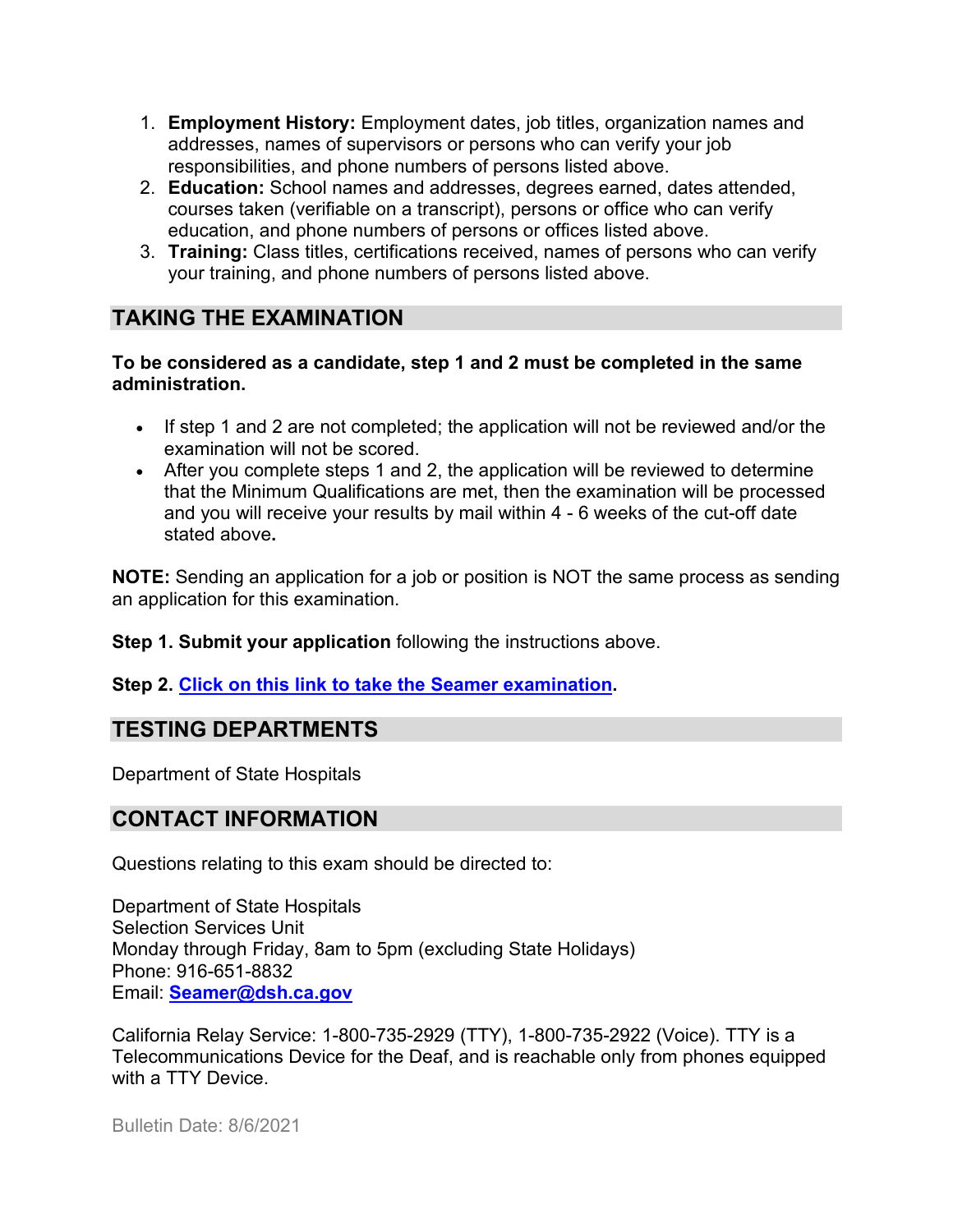# **EQUAL OPPORTUNITY EMPLOYER**

The State of California is an equal opportunity employer to all, regardless of age, ancestry, color, disability (mental and physical), exercising the right of family care and medical leave, gender, gender expression, gender identity, genetic information, marital status, medical condition, military or veteran status, national origin, political affiliation, race, religious creed, sex (includes pregnancy, childbirth, breastfeeding, and related medical conditions), and sexual orientation.

## **DRUG-FREE STATEMENT**

It is an objective of the State of California to achieve a drug-free State work place. Any applicant for State employment will be expected to behave in accordance with this objective, because the use of illegal drugs is inconsistent with the law of the State, the rules governing civil service, and the special trust placed in public servants.

## **GENERAL INFORMATION**

Examination and/or Employment Application (STD 678) forms are available at the California Department of Human Resources, local offices of the Employment Development Department, and through your CalCareer Account at the following website:

#### **http://www.CalCareers.ca.gov/**

If you meet the requirements stated on this examination bulletin, you may take this examination, which is competitive. Possession of the entrance requirements does not assure a place on the eligible list. Your performance in the examination described in this bulletin will be rated against a predetermined job-related rating, and all applicants who pass will be ranked according to their score.

The Department of State Hospitals reserves the right to revise the examination plan to better meet the needs of the service, if the circumstances under which this examination was planned change. This examination may be canceled by the Department of State Hospitals at any time prior to the establishment of the employment list. Such revision or cancelation will be in accordance with civil service laws and rules and all applicants will be notified.

General Qualifications: Applicants must possess essential personal qualifications including integrity, initiative, dependability, good judgement, the ability to work cooperatively with others, and a state of health consistent with the ability to perform the assigned duties of the class. A medical examination may be required. In open examinations, investigation may be made of employment records and personal history and fingerprinting may be required.